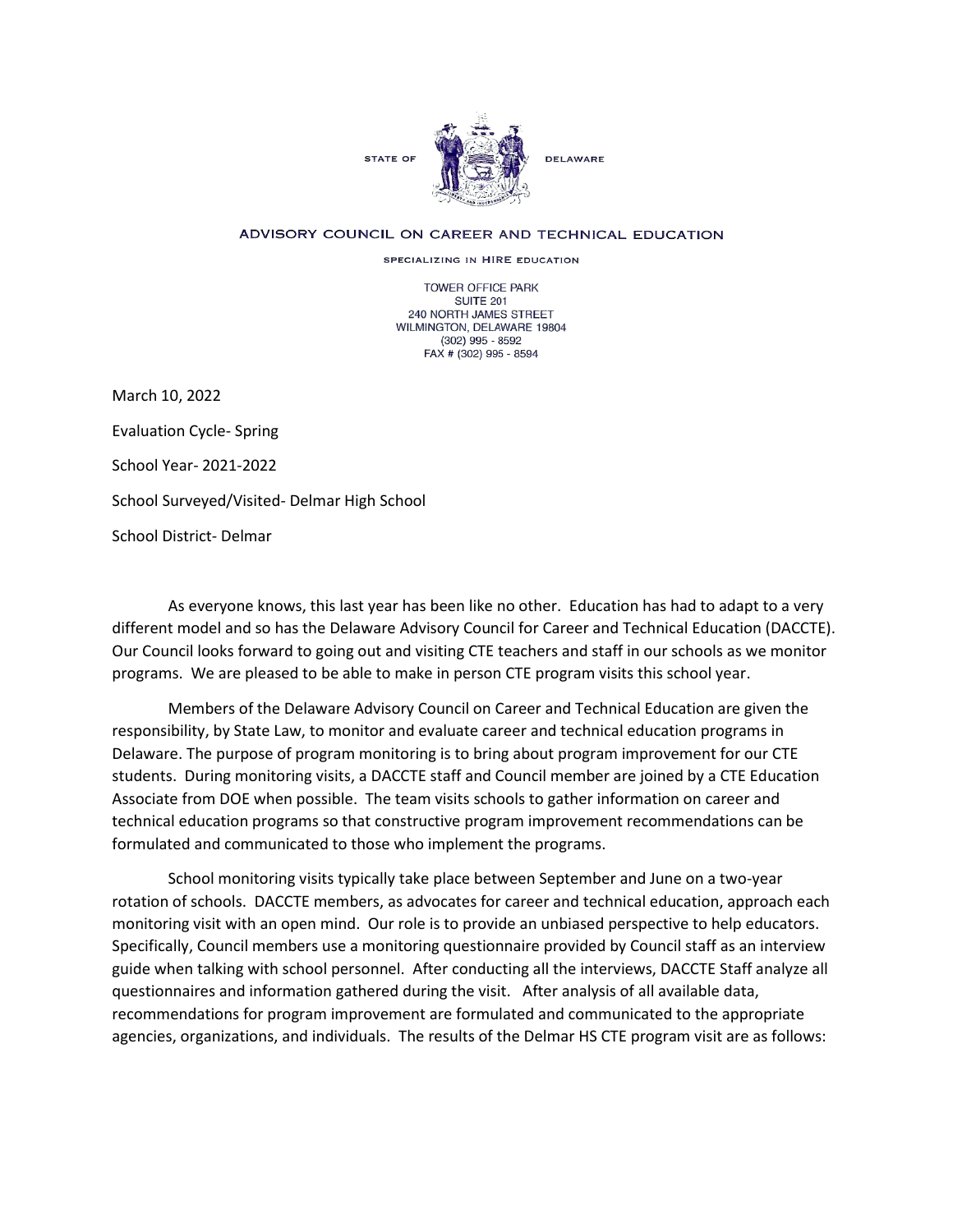• 4 teachers were interviewed, and 4 surveys were completed. 9 unduplicated contacts.

| Survey/Interview<br>Question   | Data shows<br>this area is<br>being met | Data shows<br>this area<br>needs more<br>focus | Data is<br>inconclusive | <b>Notes</b>   |
|--------------------------------|-----------------------------------------|------------------------------------------------|-------------------------|----------------|
| Pathways have                  |                                         |                                                |                         |                |
| sequenced courses              |                                         |                                                |                         |                |
| Pathways are approved          |                                         |                                                |                         |                |
| through DOE                    |                                         |                                                |                         |                |
| English, Math, Science,        |                                         |                                                |                         |                |
| Social Studies Integration     |                                         |                                                |                         |                |
| into CTE coursework            |                                         |                                                |                         |                |
| <b>Facilities</b>              |                                         |                                                |                         |                |
| <b>Instructional Supplies</b>  |                                         |                                                |                         |                |
| and Materials                  |                                         |                                                |                         |                |
| <b>Instructional Equipment</b> |                                         |                                                |                         |                |
| and Technical Support          |                                         |                                                |                         |                |
| Advisory Committee in          |                                         |                                                |                         |                |
| place and supporting CTE       |                                         |                                                |                         |                |
| programs                       |                                         |                                                |                         |                |
| CTSO available and             |                                         |                                                |                         |                |
| participating in Local,        |                                         |                                                |                         |                |
| State, Regional, and           |                                         |                                                |                         |                |
| <b>National Level</b>          |                                         |                                                |                         |                |
| <b>Work-Based Learning</b>     |                                         |                                                |                         |                |
| Opportunities                  |                                         |                                                |                         |                |
| Pathways prepare               |                                         |                                                |                         |                |
| students for entry level       |                                         |                                                |                         |                |
| positions after HS             |                                         |                                                |                         |                |
| (credentialing, etc.)          |                                         |                                                |                         |                |
| Career Pathway                 |                                         |                                                |                         |                |
| <b>Selection Process</b>       |                                         |                                                |                         |                |
| <b>Education Plans contain</b> |                                         |                                                |                         | Surveys report |
| Career Pathways                |                                         |                                                |                         | mostly unknown |
| Programs receive               |                                         |                                                |                         |                |
| Federal/State funding          |                                         |                                                |                         |                |
| (Perkins/509)                  |                                         |                                                |                         |                |
| <b>Budget</b>                  |                                         |                                                |                         |                |
| Availability/Development       |                                         |                                                |                         |                |
| 3 Year Budget/Long             |                                         |                                                |                         |                |
| <b>Terms Planning</b>          |                                         |                                                |                         |                |
| Demographics of                |                                         |                                                |                         |                |
| classroom represent            |                                         |                                                |                         |                |
| demographics of school         |                                         |                                                |                         |                |